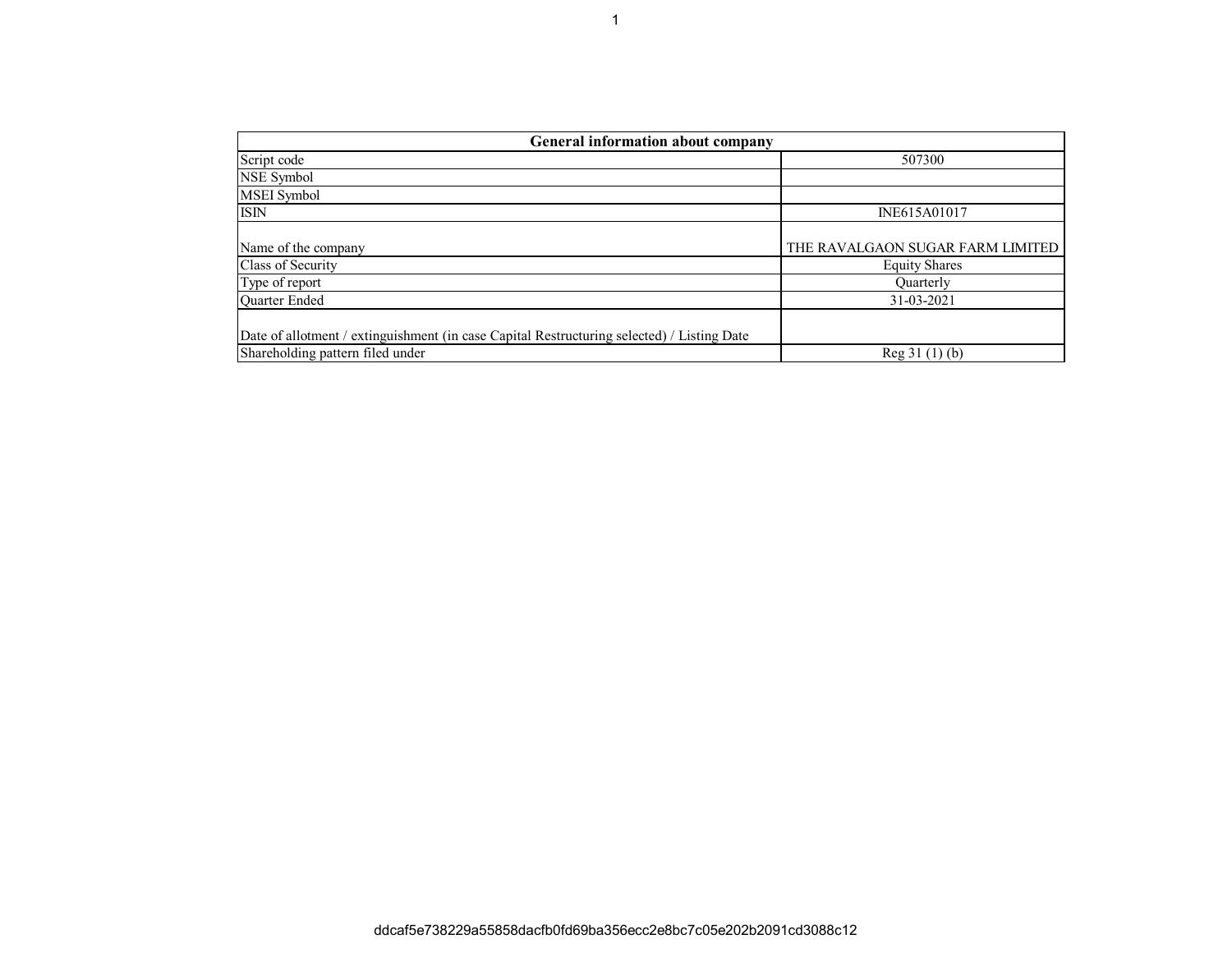| Sr. No. | <b>Particular</b>                                                              | Yes/No | <b>Promoter and</b><br><b>Promoter Group</b> | <b>Public</b><br><b>Shareholder</b> | <b>Non Promoter-</b><br><b>Non Public</b> |
|---------|--------------------------------------------------------------------------------|--------|----------------------------------------------|-------------------------------------|-------------------------------------------|
|         | Whether the Listed Entity has issued any partly paid up shares?                | NO.    | NO.                                          | NO.                                 | NO.                                       |
|         | Whether the Listed Entity has issued any Convertible Securities?               | NO.    | NO.                                          | NO.                                 | NO.                                       |
|         | Whether the Listed Entity has issued any Warrants?                             | NO.    | NO.                                          | NO.                                 | NO.                                       |
|         | Whether the Listed Entity has any shares against which depository receipts are |        |                                              |                                     |                                           |
|         | issued?                                                                        | NO.    | NO.                                          | NO.                                 | NO.                                       |
|         | Whether the Listed Entity has any shares in locked-in?                         | NO.    | NO.                                          | NO.                                 | NO.                                       |
| 6       | Whether any shares held by promoters are pledge or otherwise encumbered?       | NO.    | NO.                                          |                                     |                                           |
|         | Whether company has equity shares with differential voting rights              | NO.    | NO.                                          | NO.                                 | NO.                                       |
|         | Whether the listed entity has any significant beneficial owner?                | NO.    |                                              |                                     |                                           |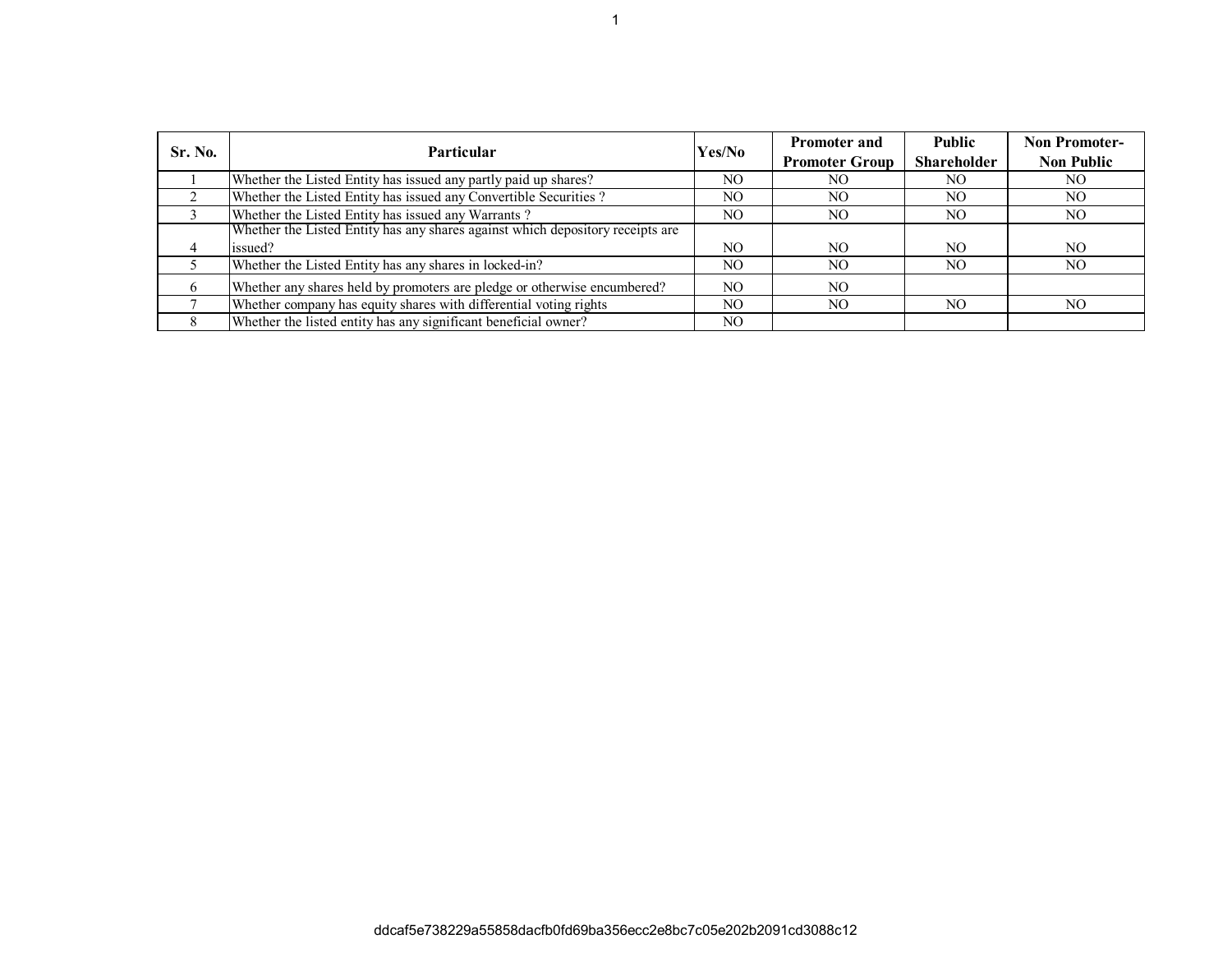|                          | Table I - Summary Statement holding of specified securities |                                      |                                                          |                                                                |                                                                      |                                                               |                                                         |             |                                              |                                               |                                          |                                                                                          |                                                                                            |                 |                                               |                                                                                   |                                         |                                                                    |
|--------------------------|-------------------------------------------------------------|--------------------------------------|----------------------------------------------------------|----------------------------------------------------------------|----------------------------------------------------------------------|---------------------------------------------------------------|---------------------------------------------------------|-------------|----------------------------------------------|-----------------------------------------------|------------------------------------------|------------------------------------------------------------------------------------------|--------------------------------------------------------------------------------------------|-----------------|-----------------------------------------------|-----------------------------------------------------------------------------------|-----------------------------------------|--------------------------------------------------------------------|
|                          |                                                             |                                      |                                                          |                                                                |                                                                      |                                                               |                                                         |             |                                              |                                               |                                          |                                                                                          |                                                                                            |                 |                                               |                                                                                   |                                         |                                                                    |
| Category<br>$\mathbf{I}$ | Category of<br>shareholder<br>(II)                          | Nos. of<br>share<br>holders<br>(III) | No. of fully<br>paid up<br>equity<br>shares held<br>(IV) |                                                                |                                                                      |                                                               | Share<br>holding<br>as a % of<br>total no.<br>of shares |             | securities<br>(IX)                           | Number of Voting Rights held in each class of |                                          | No. of Shares                                                                            | Share<br>holding, as a<br>% assuming<br>full<br>conversion of<br>convertible<br>securities | shares<br>(XII) |                                               | Number of Locked in Number of Shares pledged<br>or otherwise encumbered<br>(XIII) |                                         |                                                                    |
|                          |                                                             |                                      |                                                          | No. of<br>Partly<br>paid-up<br>equity<br>shares<br>held<br>(V) | No. of shares<br>underlying<br><b>Depository</b><br>Receipts<br>(VI) | Total nos.<br>shares held<br>$(VII) =$<br>$(IV)+(V)+$<br>(VI) |                                                         | Class eg: X | <b>No of Voting Rights</b><br>Class eg:<br>y | <b>Total</b>                                  | <b>Total as</b><br>$a\%$ of<br>$(A+B+C)$ | Underlying<br>Outstanding<br>convertible<br>securities<br>(including<br>Warrants)<br>(X) |                                                                                            |                 | As a % of<br>No. (a) total Shares<br>held (b) | No. (a)                                                                           | As a $%$ of<br>total Shares<br>held (b) | Number of equity<br>shares held in<br>dematerialized form<br>(XIV) |
|                          |                                                             |                                      |                                                          |                                                                |                                                                      |                                                               |                                                         |             |                                              |                                               |                                          |                                                                                          |                                                                                            |                 |                                               |                                                                                   |                                         |                                                                    |
| (A)                      | Promoter & Promoter<br>Group                                |                                      | 36247                                                    |                                                                |                                                                      | 36247                                                         | 53.30                                                   | 36247.00    | 0.00                                         | 36247.00                                      | 53.30                                    | 0.00                                                                                     | 53.30                                                                                      | 0.00            | 0.00                                          | 0.00                                                                              | 0.00                                    | 35747.00                                                           |
| (B)                      | Public                                                      | 3411                                 | 31753                                                    |                                                                |                                                                      | 31753                                                         | 46.70                                                   | 31753.00    | 0.00                                         | 31753.00                                      | 46.70                                    | 0.00                                                                                     | 46.70                                                                                      | 0.00            | 0.00                                          | 350.00                                                                            | 0.51                                    | 26476.00                                                           |
| (C)                      | <b>Non Promoter - Non</b><br>Public                         |                                      |                                                          |                                                                |                                                                      |                                                               |                                                         |             |                                              |                                               |                                          |                                                                                          |                                                                                            |                 |                                               |                                                                                   |                                         |                                                                    |
| (C1)                     | <b>Shares underlying DRs</b>                                |                                      |                                                          |                                                                |                                                                      |                                                               |                                                         |             |                                              |                                               |                                          |                                                                                          |                                                                                            |                 |                                               |                                                                                   |                                         |                                                                    |
| (C2)                     | Shares held by<br><b>Employee Trusts</b>                    |                                      |                                                          |                                                                |                                                                      |                                                               |                                                         |             |                                              |                                               |                                          |                                                                                          |                                                                                            |                 |                                               |                                                                                   |                                         |                                                                    |
|                          | Total                                                       | 3417                                 | 68000                                                    |                                                                | $\Omega$                                                             | 68000                                                         | 100                                                     | 68000       |                                              | 68000                                         | 100                                      |                                                                                          | 100                                                                                        |                 | $\overline{0}$                                | 350                                                                               | 0.51                                    | 62223.00                                                           |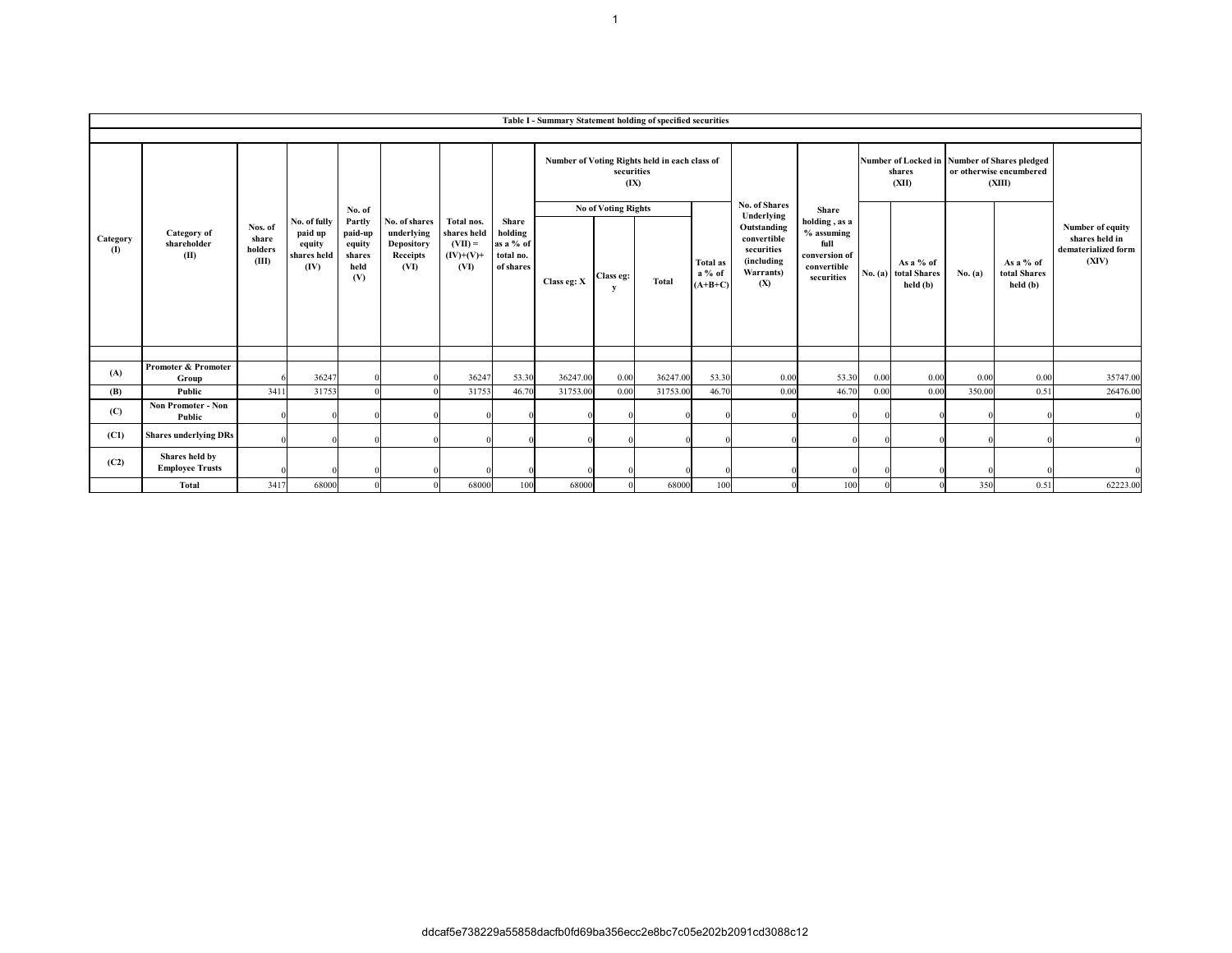|            | Table II - Statement showing shareholding pattern of the Promoter and Promoter Group |                  |                               |                       |                                |                                  |                                    |                            |      |                                                                     |                                   |                                              |                                                 |                                        |                                                 |                                                                         |                                                 |                               |
|------------|--------------------------------------------------------------------------------------|------------------|-------------------------------|-----------------------|--------------------------------|----------------------------------|------------------------------------|----------------------------|------|---------------------------------------------------------------------|-----------------------------------|----------------------------------------------|-------------------------------------------------|----------------------------------------|-------------------------------------------------|-------------------------------------------------------------------------|-------------------------------------------------|-------------------------------|
|            |                                                                                      |                  |                               |                       |                                |                                  |                                    |                            |      |                                                                     |                                   |                                              |                                                 |                                        |                                                 |                                                                         |                                                 |                               |
|            |                                                                                      | Nos. of          | No. of fully                  | Partly<br>paid-up     | No. of shares                  | Total nos.                       | <b>Share</b>                       |                            |      | Number of Voting Rights held in each class of<br>securities<br>(IX) |                                   | No. of Shares<br>Underlying<br>Outstanding   | <b>Share</b><br>holding, as a                   | Number of Locked in<br>shares<br>(XII) |                                                 | <b>Number of Shares</b><br>pledged or otherwise<br>encumbered<br>(XIII) |                                                 | Number of<br>equity shares    |
|            | Category & Name of the shareholders                                                  | share            | paid up                       | equity                | underlying                     | shares held                      | holding %                          | <b>No of Voting Rights</b> |      |                                                                     |                                   | convertible                                  | $%$ assuming                                    |                                        |                                                 |                                                                         |                                                 | held in de-                   |
|            | (I)                                                                                  | holders<br>(III) | equity<br>shares held<br>(IV) | shares<br>held<br>(V) | Depository<br>Receipts<br>(VI) | $(VII) =$<br>$(IV)+(V)+$<br>(VI) | calculated as<br>per SCRR,<br>1957 | Class eg: X Class eg: y    |      | Total                                                               | Total as a<br>$%$ of<br>$(A+B+C)$ | securities<br>(including<br>Warrants)<br>(X) | full conversion<br>of convertible<br>securities | No. (a)                                | As a % of<br>total<br><b>Shares</b><br>held (b) | No. (a)                                                                 | As a % of<br>total<br><b>Shares</b> held<br>(b) | materialized<br>form<br>(XIV) |
|            |                                                                                      |                  |                               |                       |                                |                                  |                                    |                            |      |                                                                     |                                   |                                              |                                                 |                                        |                                                 |                                                                         |                                                 |                               |
|            | Indian                                                                               |                  |                               |                       |                                |                                  |                                    |                            |      |                                                                     |                                   |                                              |                                                 |                                        |                                                 |                                                                         |                                                 |                               |
|            | Individuals / Hindu Undivided Family                                                 |                  |                               |                       |                                |                                  |                                    |                            |      |                                                                     |                                   |                                              |                                                 |                                        |                                                 |                                                                         |                                                 |                               |
|            | Harshavardhan B Doshi                                                                |                  | 2070                          |                       |                                | 2070                             | 3.04                               | 2070.00                    | 0.00 | 2070.00                                                             | 3.04                              | 0.00                                         | 3.04                                            | 0.00                                   | 0.00                                            | 0.00                                                                    | 0.00                                            | 2070.00                       |
|            | LALAN AJAY KAPADIA                                                                   |                  | 365                           |                       |                                | 365                              | 0.54                               | 365.00                     | 0.00 | 365.00                                                              | 0.54                              | 0.00                                         | 0.54                                            | 0.00                                   | 0.00                                            | 0.00                                                                    | 0.00                                            | 0.00                          |
|            | Nihal Doshi                                                                          |                  | 291                           |                       |                                | 291                              | 0.43                               | 291.00                     | 0.00 | 291.00                                                              | 0.43                              | 0.00                                         | 0.43                                            | 0.00                                   | 0.00                                            | 0.00                                                                    | 0.00                                            | 291.00                        |
|            | LALAN AJAY KAPADIA                                                                   |                  | 135                           |                       |                                | 135                              | 0.20                               | 135.00                     | 0.00 | 135.00                                                              | 0.20                              | 0.00                                         | 0.20                                            | 0.00                                   | 0.00                                            | 0.00                                                                    | 0.00                                            | 0.00                          |
| (b)<br>(c) | Central Government / State Government (s)<br>Financial Institutions / Banks          |                  |                               |                       |                                |                                  |                                    |                            |      |                                                                     |                                   |                                              |                                                 |                                        |                                                 |                                                                         |                                                 |                               |
| (d)        | Any other (specify)                                                                  |                  |                               |                       |                                |                                  |                                    |                            |      |                                                                     |                                   |                                              |                                                 |                                        |                                                 |                                                                         |                                                 |                               |
|            | Lanica Financial Services Pvt Ltd                                                    |                  | 28366                         |                       |                                | 28366                            | 41.71                              | 28366.00                   | 0.00 | 28366.00                                                            | 41.71                             | 0.00                                         | 41.71                                           | 0.00                                   | 0.00                                            | 0.00                                                                    | 0.00                                            | 28366.00                      |
|            | Carina Finvest Limited                                                               |                  | 5020                          |                       |                                | 5020                             | 7.38                               | 5020.00                    | 0.00 | 5020.00                                                             | 7.38                              | 0.00                                         | 7.38                                            | 0.00                                   | 0.00                                            | 0.00                                                                    | 0.00                                            | 5020.00                       |
|            | Sub-Total $(A)(1)$                                                                   |                  | 36247                         |                       |                                | 3624                             | 53.30                              | 36247.00                   | 0.00 | 36247.00                                                            | 53.30                             | 0.00                                         | 53.30                                           | 0.00                                   | 0.00                                            | 0.00                                                                    | 0.00                                            | 35747.00                      |
|            | Foreign                                                                              |                  |                               |                       |                                |                                  |                                    |                            |      |                                                                     |                                   |                                              |                                                 |                                        |                                                 |                                                                         |                                                 |                               |
| (a)        | Individuals (Non-Resident Individuals/Foreign<br>Individuals)                        |                  |                               |                       |                                |                                  |                                    |                            |      |                                                                     |                                   |                                              |                                                 |                                        |                                                 |                                                                         |                                                 |                               |
| (b)        | Government                                                                           |                  |                               |                       |                                |                                  |                                    |                            |      |                                                                     |                                   |                                              |                                                 |                                        |                                                 |                                                                         |                                                 |                               |
| (c)        | Institutions                                                                         |                  |                               |                       |                                |                                  |                                    |                            |      |                                                                     |                                   |                                              |                                                 |                                        |                                                 |                                                                         |                                                 |                               |
| (d)        | Foreign Portfolio Investor                                                           |                  |                               |                       |                                |                                  |                                    |                            |      |                                                                     |                                   |                                              |                                                 |                                        |                                                 |                                                                         |                                                 |                               |
| (e)        | Any other (specify)                                                                  |                  |                               |                       |                                |                                  |                                    |                            |      |                                                                     |                                   |                                              |                                                 |                                        |                                                 |                                                                         |                                                 |                               |
|            | Sub Total $(A)$ $(2)$                                                                |                  |                               |                       |                                |                                  |                                    |                            |      |                                                                     |                                   |                                              |                                                 |                                        |                                                 |                                                                         |                                                 |                               |
|            | <b>Total Shareholding of Promoter and</b><br>Promoter Group (A)= (A)(1)+(A)(2)       |                  | 36247                         |                       |                                | 36247                            | 53.30                              | 36247.00                   | 0.00 | 36247.00                                                            | 53.30                             | 0.00                                         | 53.30                                           | 0.00                                   | 0.00                                            | 0.00                                                                    | 0.00                                            | 35747.00                      |